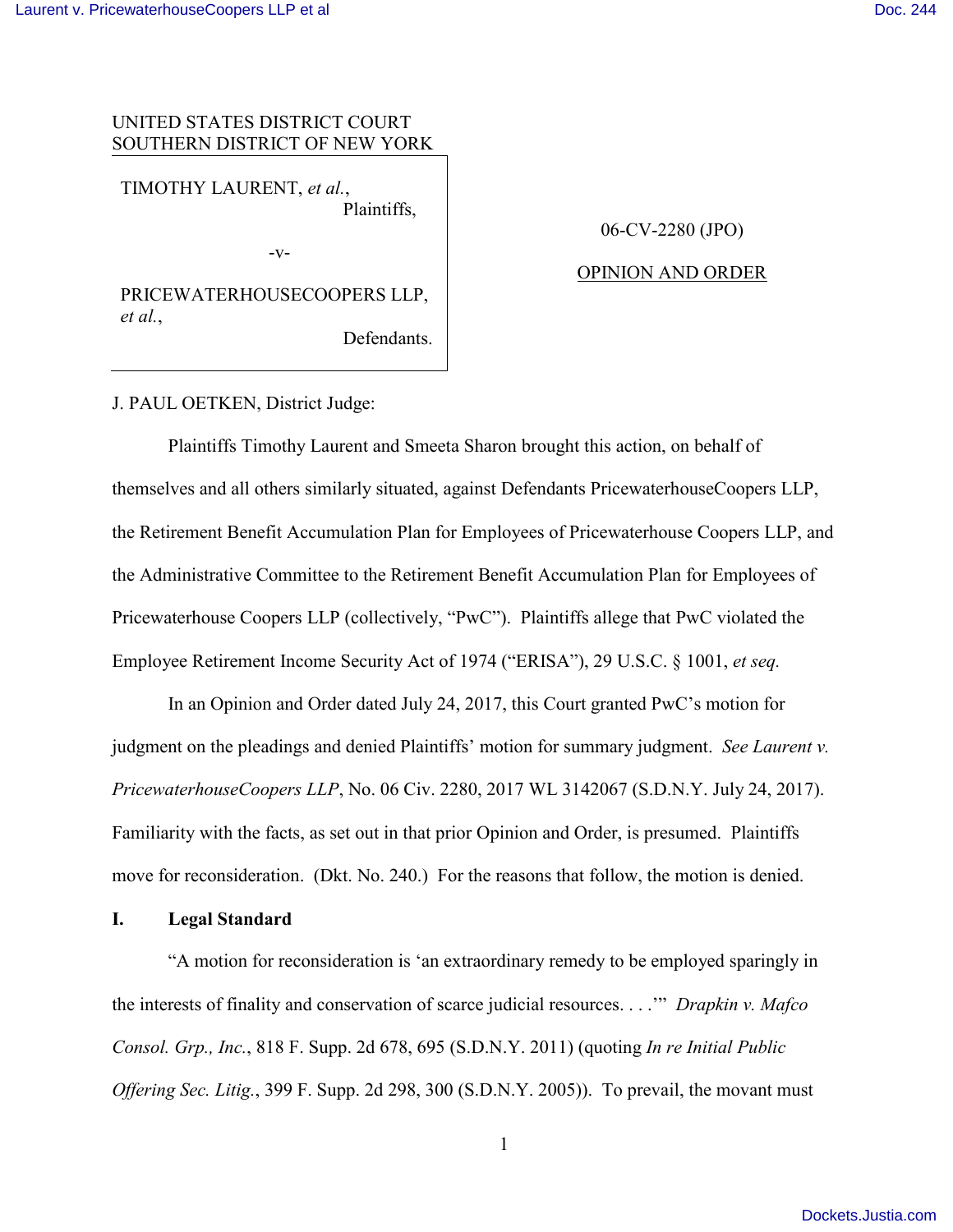demonstrate either "(1) an intervening change in controlling law; (2) the availability of new evidence; or (3) the need to correct clear error or prevent manifest injustice." *Jacob v. Duane Reade, Inc.*, 293 F.R.D. 578, 580–81 (S.D.N.Y. 2013) (quoting *Drapkin*, 818 F. Supp. 2d at 696 (S.D.N.Y. 2011)); *see also Cioce v. County of Westchester*, 128 Fed. App'x 181, 185 (2d Cir. 2005) ("Generally, motions for reconsideration are not granted unless the moving party can point to controlling decisions or data that the court overlooked—matters, in other words, that might reasonably be expected to alter the conclusion reached by the court." (quoting *In re BDC 56 LLC*, 330 F.3d 111, 123 (2d Cir. 2003)).

## **II. Discussion**

Having reviewed the record and the parties' briefs, the Court concludes that it overlooked neither a controlling issue of law nor a crucial fact in the record. Thus, none of Plaintiffs' arguments warrants reconsideration.

First, Plaintiffs contend that the Second Circuit's mandate in *Laurent v. PricewaterhouseCoopers LLP*, 794 F.3d 272 (2d Cir. 2015), foreclosed this Court's conclusion that this suit was not authorized by ERISA  $\S$  502(a)(3). (Dkt. No. 241 at 3, 5.) Relatedly, Plaintiffs argue that PwC waived any argument that  $\S 502(a)(3)$  does not authorize their action by failing to present that argument to the Second Circuit. (*Id.* at 10.) This Court already considered and rejected these two procedural arguments. (*See* Dkt. No. 238 at 30; Dkt. No. 212 at 2–3.) Reconsideration is not warranted because Plaintiffs identify neither an intervening change in controlling law, any new evidence, nor the need to correct clear error or prevent manifest injustice. *See Jacob*, 293 F.R.D. at 580–81.

Having rejected Plaintiffs' procedural arguments, the Court now turns to their substantive arguments. First, Plaintiffs argue that the Court's decision is contrary to *Esden v. Bank of Boston*, in which the Second Circuit explained that ERISA "permits plan participants whose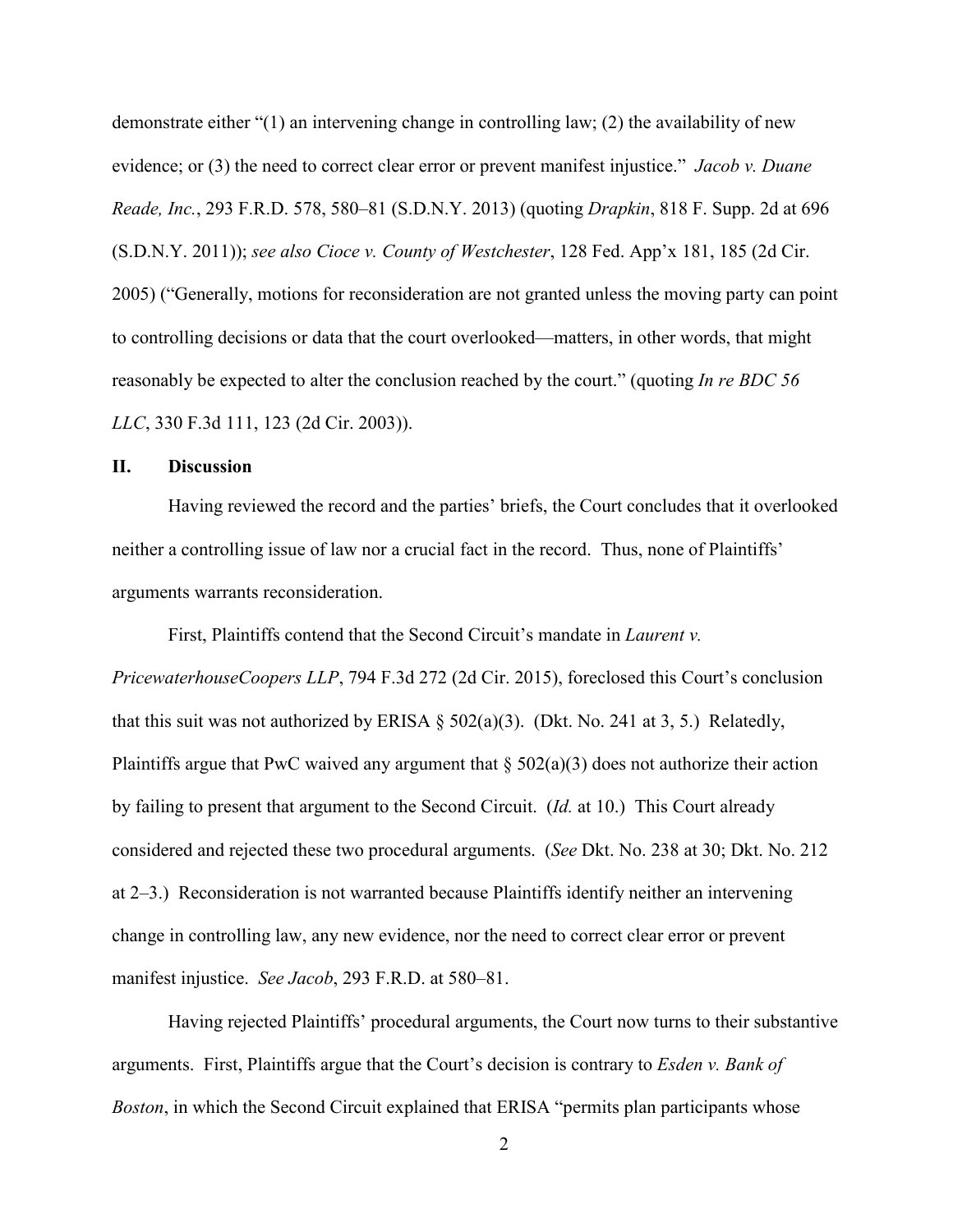rights are violated by the terms of a plan (or a plan amendment) to recover benefits." 229 F.3d 154, 176 (2d Cir. 2000) (quoting Hearings on Hybrid Pension Plans Before the Senate Comm. on Health, Education, Labor and Pensions, 106 Cong. (1999) (prepared testimony of Stuart Brown, Chief Counsel, IRS)). *Esden*, however, is wholly consistent with this Court's opinion: ERISA "created substantive rights for pension plan participants and expressly created private causes of action in federal court to vindicate those rights." *Id.* at 177 (citing ERISA § 502(a), which sets out private rights of action under the statute). In order to vindicate a substantive right under ERISA, a plaintiff's action must be authorized by § 502(a), as *Esden* clearly recognized. Here, the Court simply concluded that  $\S$  502(a) does not authorize the form of relief that Plaintiffs seek. "Although [Plaintiffs] might well be left without an appropriate remedy as a result of this decision," the Court remains convinced that their claims are "legal, not equitable, and therefore may not be brought under § 502(a)(3)." *See Cent. States, Se. & Sw. Areas Health & Welfare Fund v. Gerber Life Ins. Co., 771 F.3d 150, 159–60 (2d Cir. 2014).*<sup>1</sup>

Second, Plaintiffs contend that the "structure" of ERISA "compel[s] the conclusion" that  $\S$  502(a)(3) authorizes them to bring an action to enforce its substantive vesting requirements. (Dkt. No. 241 at 19.) *Central States* confirms, however, that Plaintiffs' structural and purposive arguments, like their *Esden* argument, ultimately lack merit (even if there is some intuitive appeal to the idea that ERISA should not be interpreted to leave beneficiaries without remedies for statutory violations). In *Central States*, the Second Circuit rejected the idea that "the underlying purposes of ERISA and of equitable relief generally would permit a court to fashion an appropriate remedy." 771 F.3d at 159 (2d Cir. 2014); *see also id.* at 158 (recognizing that

 $\overline{a}$ 

<sup>1</sup> Plaintiffs do not challenge the Court's determination that they do not have a cognizable claim under ERISA §  $502(a)(1)(B)$  for benefits. (Dkt. No. 241 at 1.)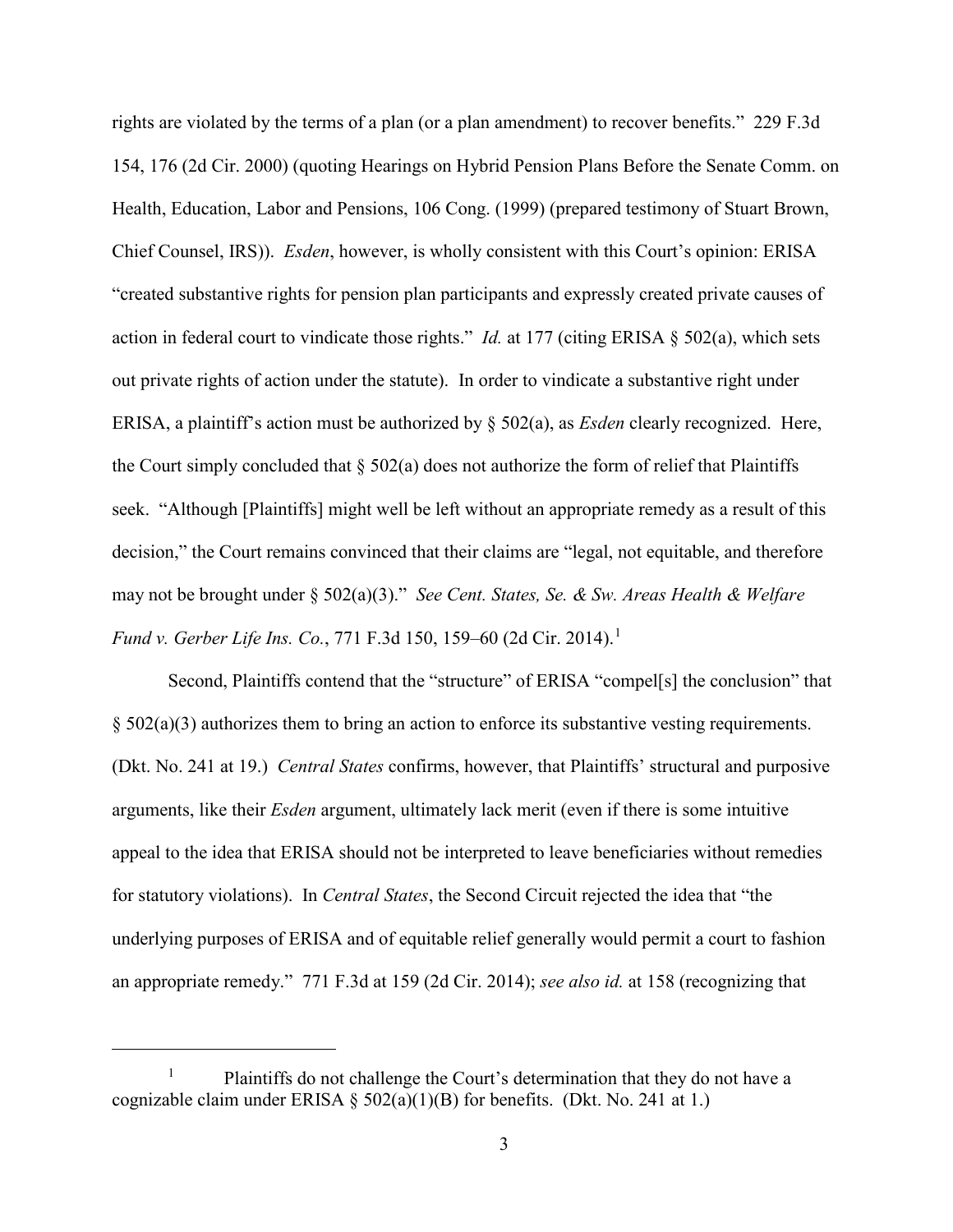"[c]ommentators have repeatedly noted that as a result of this case law ERISA plans and beneficiaries are, in some circumstances, deprived of remedies").

Finally, Plaintiffs request reconsideration of the Court's conclusion that the relief they seek does not qualify as "appropriate equitable relief" under ERISA  $\S502(a)(3)$ . Plaintiffs identify two varieties of equitable relief, which they claim they are authorized to pursue under  $\S$  502(a)(3): (1) an "injunction" requiring the plan administrator to "deviate from the plan's unlawful terms"; and (2) "equitable surcharge." (Dkt. No. 243 at 6–7.)

As to Plaintiffs' request for "injunctive relief," they identify no precedent or authority authorizing a federal court to enjoin a plan administrator to "comply with the [ERISA] statute." (Dkt. No. 241 at 18.) Contrary to their argument, the Supreme Court's *Great-West* decision does not stand for the proposition that  $\S 502(a)(3)$  authorizes an injunction to enforce a federal statute: that case merely noted, in the course of holding that § 502(a)(3) does *not* authorize specific performance of a contract, that the "*Administrative Procedure Act* . . . does not bar a State from seeking specific relief to obtain money to which it claims entitlement under the *federal Medicaid statute*." *Great-West Life & Annuity Ins. Co. v. Knudson*, 534 U.S. 204, 212 (2002) (emphasis added) (citing *Bowen v. Massachusetts*, 487 U.S. 879 (1988)). Neither *Great-West* nor *Bowen*  has any bearing on whether a plaintiff may enjoin compliance with *ERISA* under § 502(a)(3).

Plaintiffs' overly broad conception of the injunctive relief available under  $\S 502(a)(3)$  is also difficult to square with the Supreme Court's warning that "appropriate equitable relief" cannot be interpreted to mean "all relief available for breach of trust" in the common-law courts of equity. *Mertens v. Hewitt Assocs.*, 508 U.S. 248, 257–58 (1993) ("Since *all* relief available for breach of trust could be obtained from a court of equity, limiting the sort of relief obtainable under  $\S$  502(a)(3) to 'equitable relief' in the sense of 'whatever relief a common-law court of

4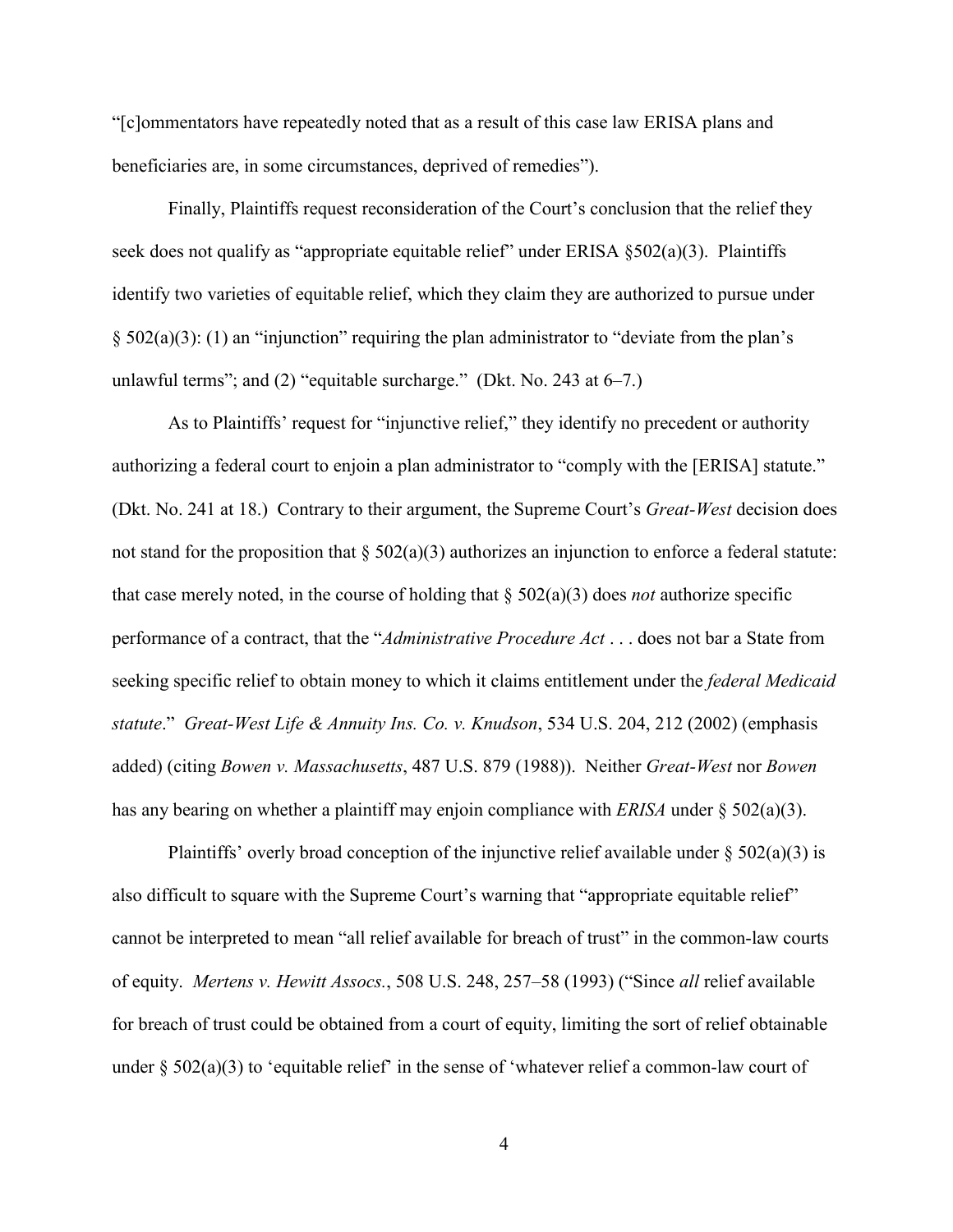equity could provide in such a case' would limit the relief *not at all*," rendering the modifier "appropriate" superfluous.) This inconsistency between Supreme Court precedent and Plaintiffs' argument is especially clear insofar as they claim that trust law principles permit the Court to enjoin the Plan Administrator, as a trustee, to "deviate from" the "terms of the trust." (Dkt. No. 243 at 6). The mere fact that Plaintiffs seek relief against a trustee does not, by itself, transmogrify legal relief into appropriate equitable relief under ERISA.

Regarding the final, alternative equitable remedy sought by Plaintiffs,  $\S 502(a)(3)$  does authorize actions for "equitable surcharge." *See, e.g.*, *CIGNA Corp. v. Amara*, 563 U.S. 421, 442 (2011); *Osberg v. Foot Locker, Inc.*, 555 F. App'x 77, 80 (2d Cir. 2014). Nonetheless, Plaintiffs fail to meet their "initial burden" to establish the elements of a claim for that equitable remedy, namely: (1) a breach of fiduciary duty that (2) caused them to "suffer[] a 'related loss.'" *Amara v. CIGNA Corp.*, 925 F. Supp. 2d 242, 258 (D. Conn. 2012), *aff'd*, 775 F.3d 510 (2d Cir. 2014).

As the Court explained in its original opinion, Plaintiffs have failed to identify any breach of fiduciary duty by PwC, and this failure precludes them from seeking an equitable surcharge. *See Laurent*, 2017 WL 3142067, at \*8. Plaintiffs claim that the Court overlooked *New York State Psychiatric Ass'n, Inc. v. UnitedHealth Group.*, 798 F.3d 125 (2d Cir. 2015), which cited *Kendall v. Employees Retirement Plan of Avon Products*, 561 F.3d 112, 120 (2d Cir. 2009), for the proposition that "[t]he statute . . . impose[s] a general fiduciary duty to comply with ERISA." *New York State Psychiatric Ass'n*, 798 F.3d at 131 (second alteration added). Plaintiffs argue that PWC breached this "general fiduciary duty" to comply with ERISA, and that this breach entitles them to the remedy of equitable surcharge. (Dkt. No. 241 at 21.)

The Court disagrees with the notion that ERISA imposes a general fiduciary duty on a plan administrator to comply with each and every provision in the statute. First, the *Kendall*

5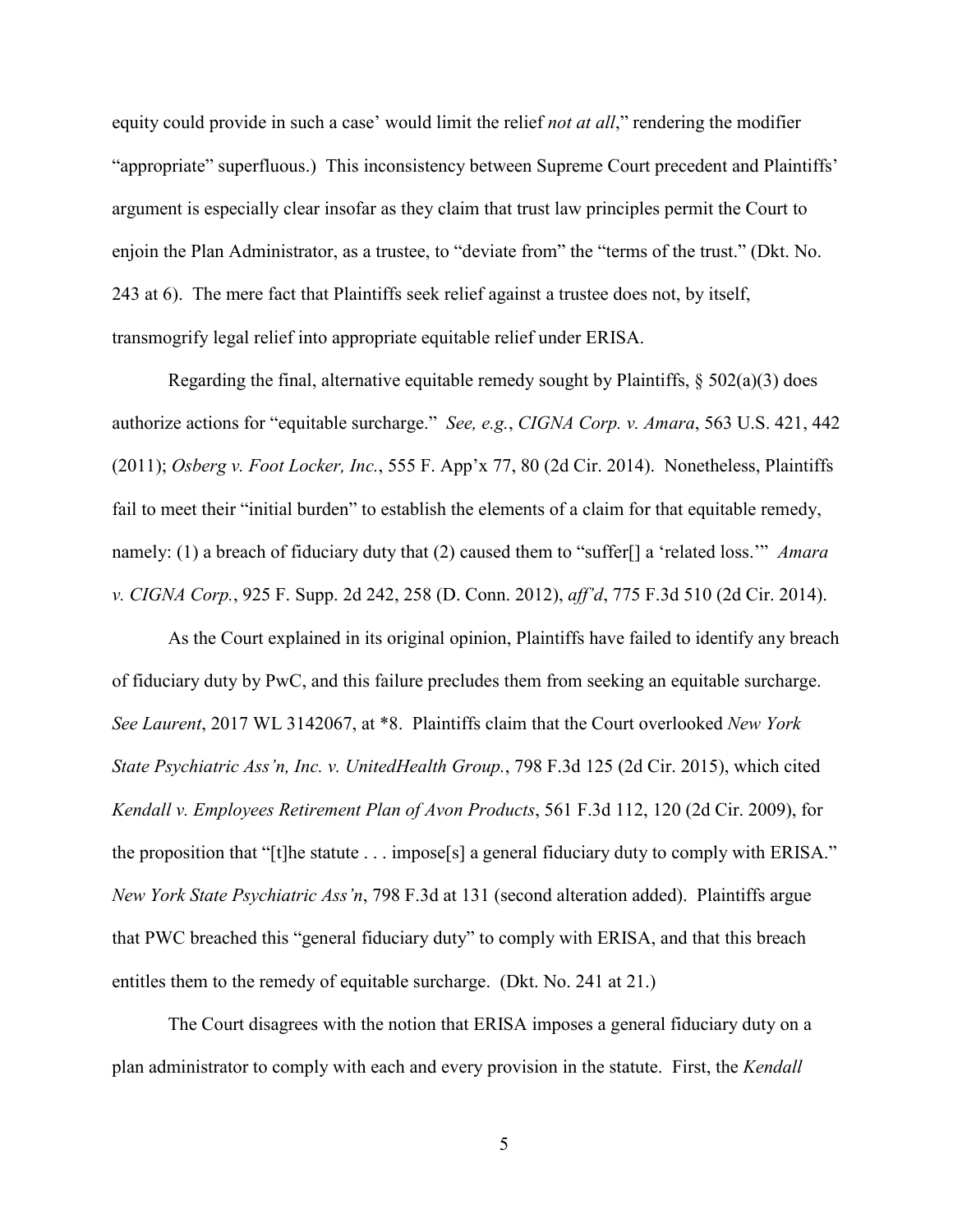quote is taken out of context. *Kendall* is about Article III standing, not the proper interpretation of  $\S$  502(a)(3). In the course of concluding that the plaintiff lacked standing to bring certain ERISA claims, the Second Circuit explained that "[t]he statute does impose a general fiduciary duty to comply with ERISA, but it does not confer a right to every plan participant to sue the plan fiduciary for alleged ERISA violations without a showing that they were injured by the alleged breach of the duty." *Kendall*, 561 F.3d at 120. The Court does not read *Kendall* to hold that a plan administrator breaches his fiduciary duty whenever he fails to depart from a term of the plan—such as the whipsaw projection rate and nonretirement-age terms at issue here—which conflict with an ERISA provision.

Instead, the Court agrees with Judge Garaufis's conclusion that "[t]rustees do not breach their fiduciary duties under ERISA simply by presiding over a plan which fails in some respect to conform to one of ERISA's myriad provisions." *Cement & Concrete Workers Dist. Council Pension Fund v. Ulico Cas. Co.*, 387 F. Supp. 2d 175, 184 (E.D.N.Y. 2005), *aff'd*, 199 F. App'x 29 (2d Cir. 2006). Consistent with this Court's previous opinion, "a trustee breaches an ERISA fiduciary duty only where, when acting as a fiduciary within the meaning of ERISA  $\S 3(21)(A)$ . . . , the trustee fails to discharge one or more of the duties described in 29 U.S.C. § 1104." *Id.* at 184. Here, Plaintiffs have failed to adequately allege such a breach. Therefore, their claim for equitable surcharge under  $\S$  502(a)(3) fails.

## **III. Conclusion**

For the foregoing reasons, Plaintiffs' motion for reconsideration (Dkt. No. 240) is **DENIED.**